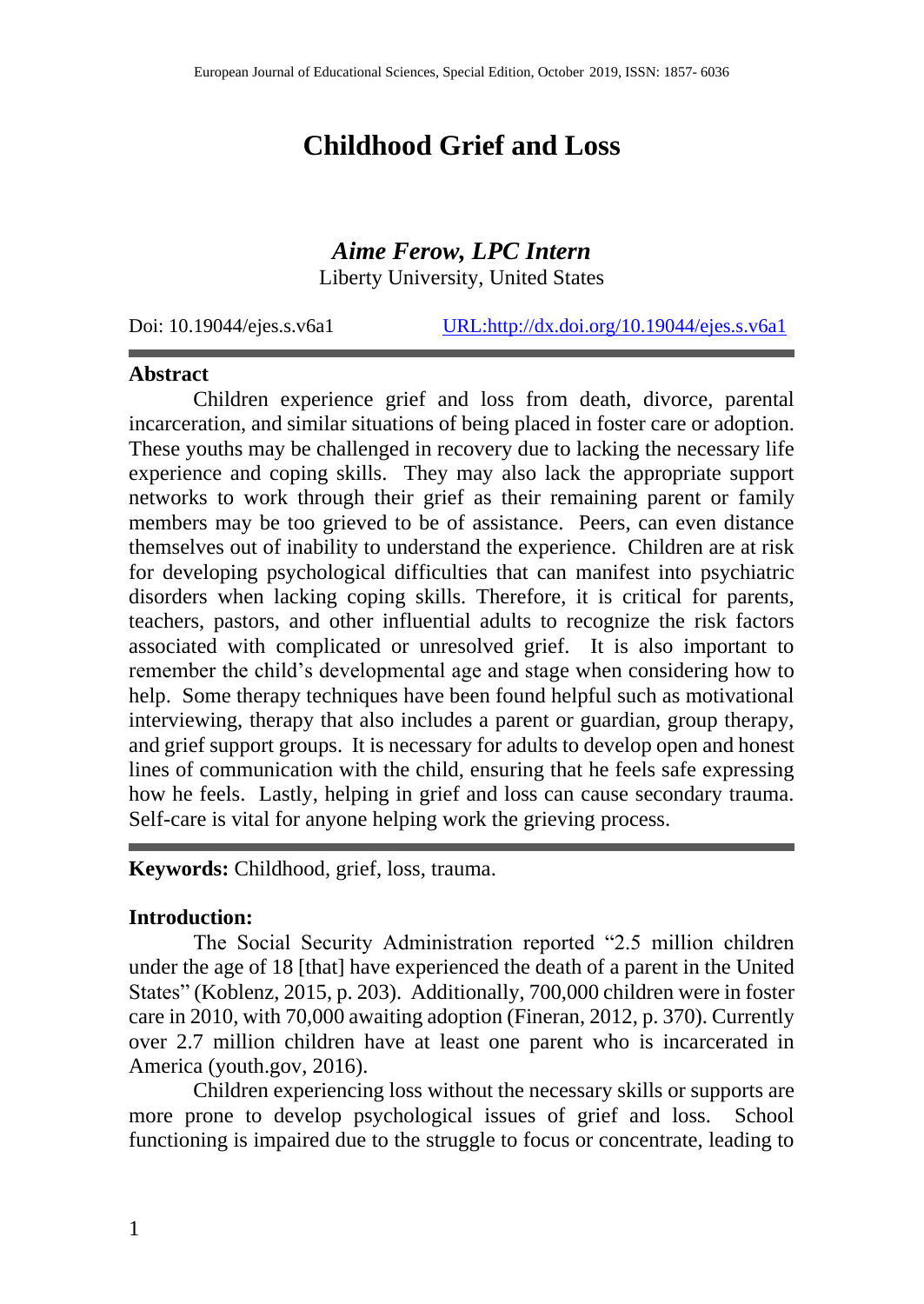the feelings of failure. They may begin to withdraw from social interactions with their peers, become anxious or preoccupied with death and loss (SAMHSA, 2014). This paper will examine losses by death, incarceration, fostering and adoption; the effects on children and adolescents; ways that parents, teachers, counselors, and other helping professionals can most effectively help them; and the ethical and legal considerations.

#### **Background Death**

The death of a loved one can be devastating at any age. Adults are more adept to handling loss than children due to life experiences and higher order thinking. Research suggests that more severe psychological difficulties are experienced by children who loses a parent before age three. Children through adolescence may experience increased difficulties in processing the loss for several reasons. Dependency on the remaining parent or caregiver, less peer support, and undeveloped cognitive verbal skills to express thoughts or feelings are a few (Cerniglia, Cimino, Ballarotto, & Monniello, 2014). Older adolescents experiencing grief and loss may find it challenging to "fit in" with peers if they are the only ones experiencing parental loss. Feeling shunned or isolated because peers lack understanding or are uncomfortable talking about death may happen (LaFreniere & Cain, 2015).

Sibling loss can be more detrimental. Usually the sibling relationship is the longest relationship in one's life. Siblings help one another develop interpersonal skills, self-regulation, and kinship. Same-sex siblings are usually closer and are more affected by sibling loss, especially if both are female. This may be because female siblings develop a closer, more intimate bond than male siblings (Fletcher, Mailick, Song, & Wolfe, 2013). The surviving children must re-evaluate and adjust to their new roles in the family. Because their parents are also grieving the loss of the child, they may feel as if they must grieve on their own or that their grief is overlooked. Their parents may become overly protective and restrictive because of their feelings of failure in protecting the child that died (Machajewsk & Kronk, 2013).

Cause of death and the child's perception of death are important aspects to consider in childhood grief and loss. According to Kaplow, Howell, and Layne (2014), deaths that are sudden, such as homicide, suicide, or an accidental death, are related to prolonged or complicated grief. Violent deaths are associated with increased levels of anxiety, depression, and maladaptive grief. If the child witnesses the event, memories can be triggered throughout his lifetime, resulting in traumatic grief or posttraumatic stress disorder (PTSD) (SAMHSA, 2014). In the case of a prolonged illness or anticipated death, children over the age of seven may experience "significantly higher levels of maladaptive grief and PTSS [posttraumatic stress syndrome] than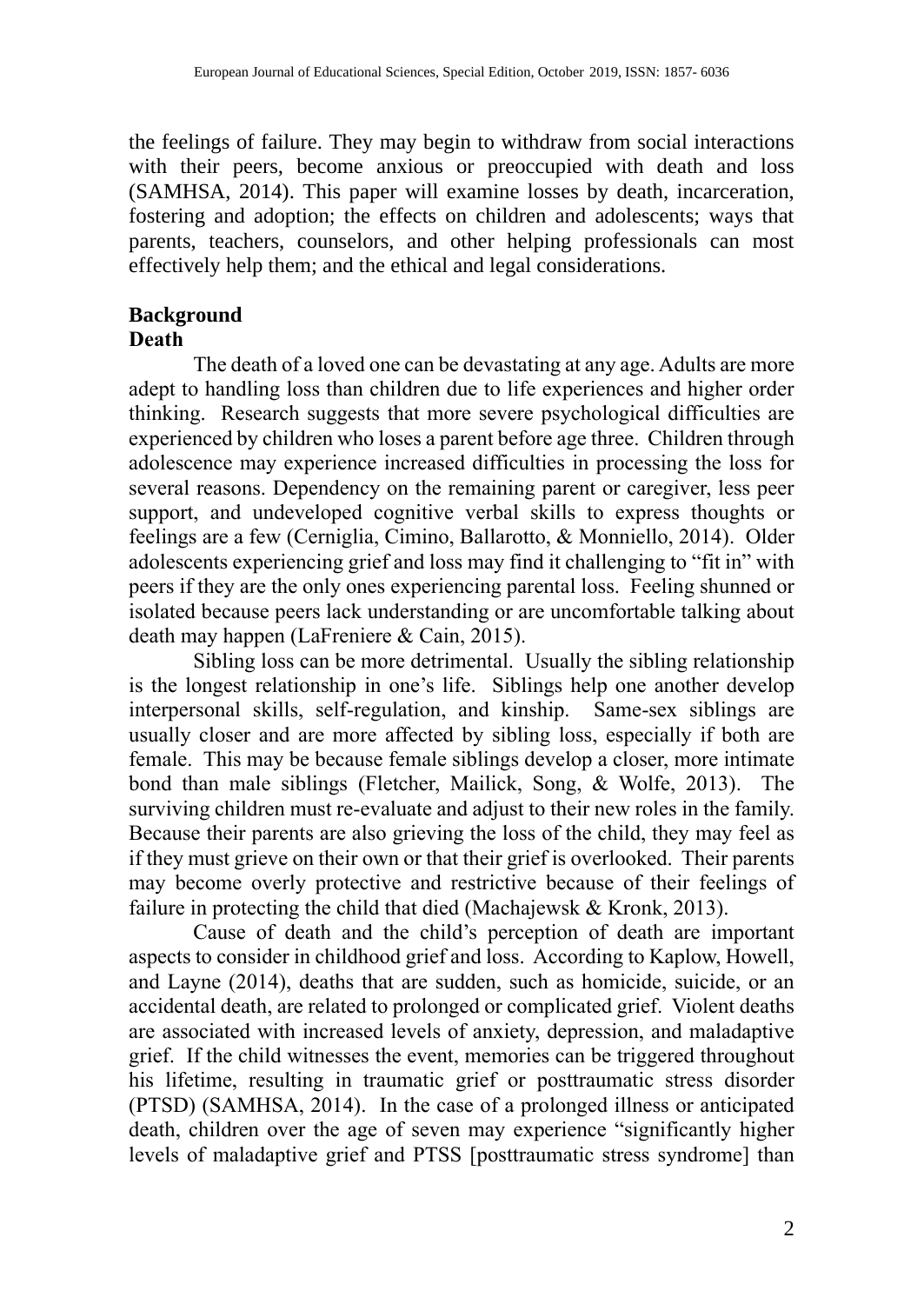children bereaved by a sudden, natural death" (Kaplow, Howell, & Layne, 2014, p. 47), which may be due to witnessing the illness or the suffering of their loved ones.

# **Foster Care and Adoption**

Nonfinite losses are "losses that slowly occur over time and have an anticipatory nature…is continuous in form, existing in the past, present and future" (Fineran, 2012, p. 370). Children who are in the foster care system are often in a state of limbo with anticipatory grief, due to the unexpectedness of the foster care system. Many hope to be reunited with their family and are repeatedly disappointed by their parent's instability and inability to care of them. Foster care workers concurrently plan to re-establish the family while simultaneously look for permanent adoption, during which time the children are bounced from home to home. These children suffer multiple repeated losses including: loss of birthparents and birth family; loss of status; loss of ethnic, racial, and genealogical belonging or connectedness; loss of stability within a family dynamic; and a loss of personal identity (Fineran, 2012).

#### **Incarceration and Mental Instability**

Children who have one or both parents incarcerated experience similar losses as children of dead parents or those in the foster care system. Similarly, "children whose parent is mentally unstable, particularly a depressed mother, is a solid risk factor for possible psychopathological development" (Trumbo, 2019). Additionally, they contend with the stigma of having a parent in prison or who is mentally ill. These children may have fears or increased feelings of shame, with grief, as a result of being told they will turn out to be "just like their parent" (youth.gov, 2016).

Regardless of the type of loss, these children's lives are disrupted with interference in developmental progresses and the ability to adapt to the new normal. Problematic grief, mental health problems, exposure to negative events, and negative self-esteem are experienced (Ayers, et al., 2014). This hinders their abilities to develop and maintain intimate relationships, to cope with other stressful life events, or to fulfill developmental tasks. Failure to maintain focus in learning causes falling behind in schooling while increasing risk of dropout (Fletcher, Mailick, Song, & Wolfe, 2013).

Age at the time of loss is significant as stated by Cerniglia, Cimino, Ballarotto, and Monniello (2014), "the earlier the loss occurs, the more likely it is that the psychopathological symptoms will persist over time…. [and] may bring about a fivefold risk of developing psychiatric disorders in later life" (p. 6). These children often vacillate between managing their own needs and desire and those of the other family members (Muselman & Wiggins, 2012). Lacking supports and guidance, childhood grief and loss can lead to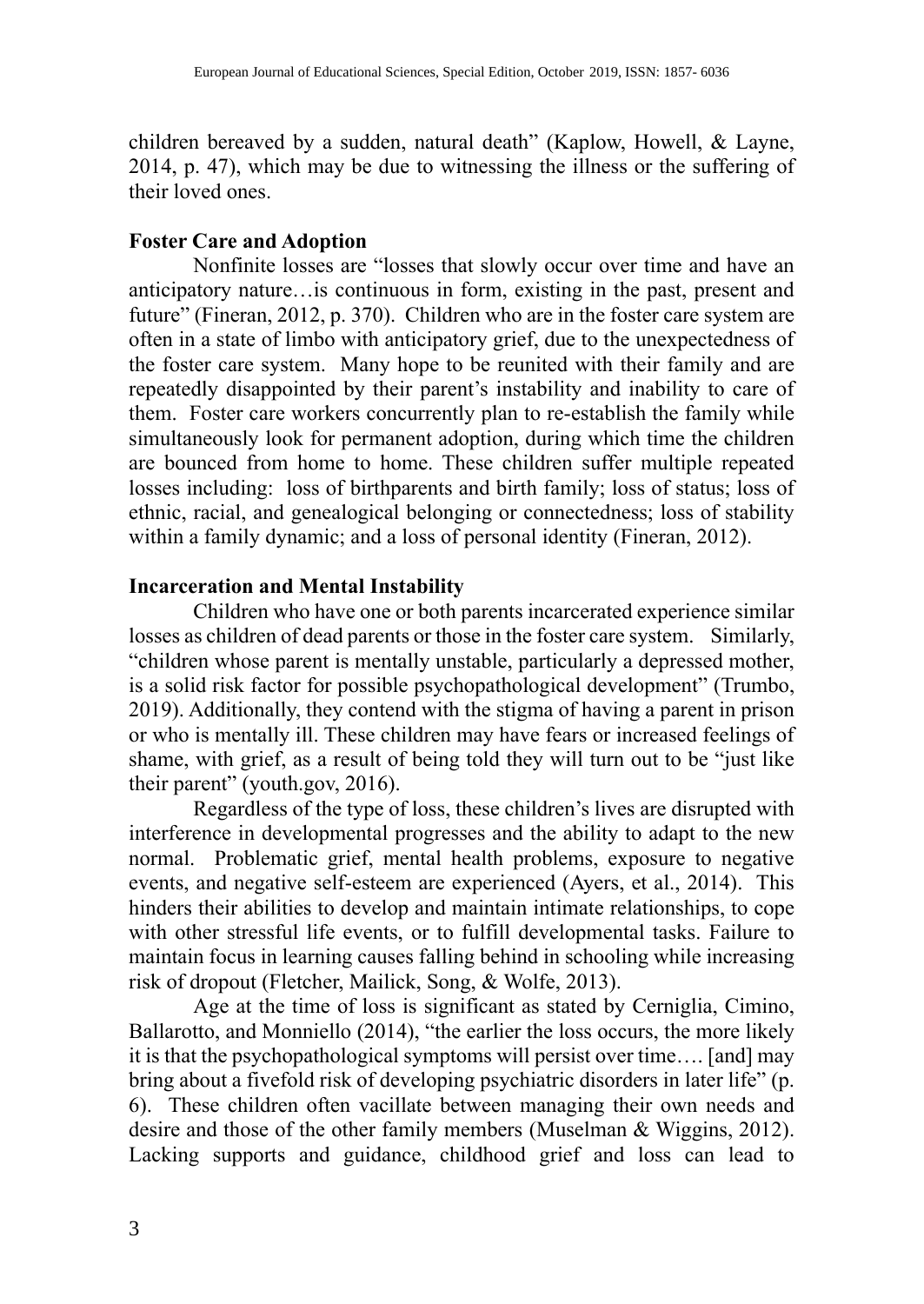"dysphoria, depression, generalized anxiety, separation anxiety, PTSD, behavioral problems, and other generalized symptoms" (Machaiewsk & Kronk, 2013, p. 445).

# **Special Considerations**

Caregivers and other adult helping professionals must know the developmental stage of the child and their perceptions concerning death and loss. Resilience factors such as peers, parental relationships, verbal skills, and metacognitions are stronger for older adolescents than for younger children (Cerniglia, Cimino, Ballarotto, & Monniello, 2014). Social and cultural concerns are important to consider as well. During the adolescent stage, children develop their role identities, which may need to be redefined due to a significant loss (Muselman & Wiggins, 2012).

# **Age and Stage**

Even in infancy, babies can sense when their caregivers are grieving. They may become more irritable, change eating or sleeping patterns, or cry more. If they do not feel safe and assured, they may become withdrawn (Machajewsk & Kronk, 2013). Babies benefit from being in familiar surroundings and feeling secure.

Toddlers and preschoolers, who function egocentrically, may believe that they are the cause of the loss and feel guilty. It is also not unusual for a child to regress developmentally, become clingy, or throw tantrums. To better understand their thoughts and feelings, caregivers should watch them play (or play with them), as "play demonstrates the child's understanding of his or her world" (Machajewsk & Kronk, 2013, p. 445). If the child asks questions, honest and age appropriate answers will help with the grieving process.

It is not uncommon for developmental regression to also occur for school-age children. They may also develop somatic symptoms and become angry or aggressive. They could begin to isolate, their school performance may decline, or they may engage in risky behaviors such as drug or alcohol use (SAMHSA, n.d.). Suicide is a major concern for this age group. It is helpful to talk to them about the person they lost, to sustain the memories. Teen support groups may provide an outlet for them to express their grief. Even though some of their peers may shy away from them, a teen's peers remain critical to his support system. Adolescents who are grieving often look to their peers for support and to feel "normal". Their peers serve as a refuge while the family is enshrouded with grief (LaFreniere & Cain, 2015).

Many of these children have extra responsibilities, especially if the loss creates a single parent household. Older children may need to help care for younger siblings or find jobs to contribute financially. They may feel they must protect the family and be reluctant to talk about their home life. In the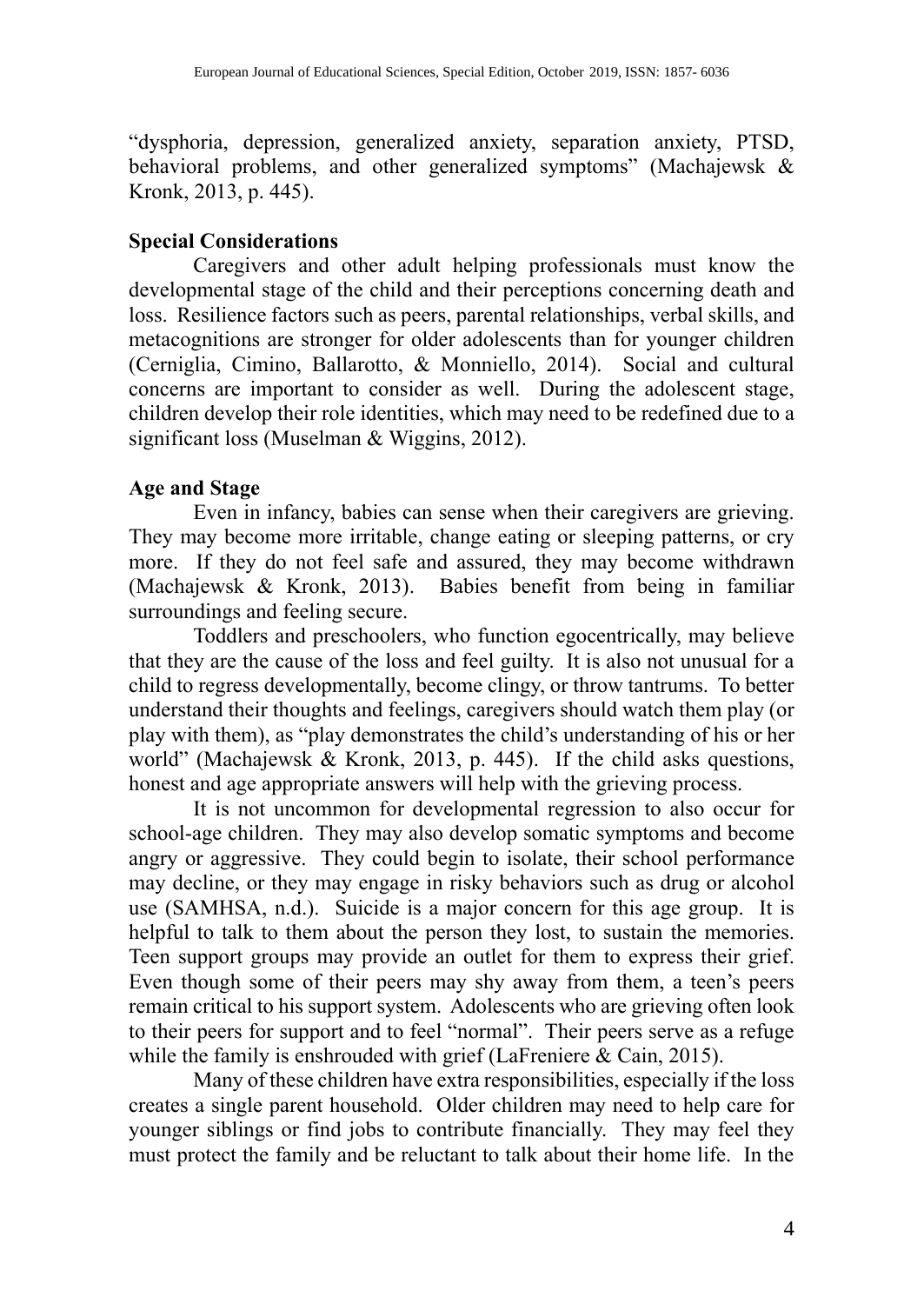cases of foster care and incarceration, the children are allowed minimal contact, if any, with their parent, yet they still love them and desire to have a relationship with them. Shame and fear of judgement may prevent these children from being open (SAMHSA, n.d.).

# **Social and Cultural Factors**

Death is an uncomfortable topic for most Americans. Grieving youth may find that their friends treat them differently or avoid them because of this fact. In a study based on interviews of adults who experienced parental loss as children, one of the most common experiences was that "sympathy expires before grieving does", they felt as if they were expected to "get over it and move on" (Koblenz, 2015, p. 216). One of the most helpful resources are other youths who have similar experiences and can relate to one another.

Spirituality is helpful for the grieving process. When life does not make sense, spiritual belief provides hope where there may seem to be none. Spiritual concepts related to death and the afterlife provide a basis on which to comprehend that eventually everyone will die, and it is not reversible; however, there is hope and peace in what comes after (Pond, 2013). Religious communities such as churches provide reliable support by having a care ministry or staff who are trained to provide grief support to children, adolescents, and their families.

What is considered normal grief reaction to one may be considered abnormal by another depending on one's cultural upbringing. This is another factor to consider when determining a course of action to assist a youth who is grieving a loss. Helping professionals may need to seek consultation for the best ways to assist children from other cultures (SAMHSA, 2014).

# **Red Flags**

Children experiencing traumatic grief may have nightmares or intrusive thoughts about the incident. They may have excessive guilt, believing that they if they would have done something differently, the incident would not have happened (SAMHSA, 2014). Grieving children tend to be more anxious, withdrawn, depressed, have more difficulties in school, and their school performance declines (Ayers, et al., 2014). Some children have short, acute grief responses, others may have prolonged grief, and some may show no visible signs of grief at all. Anniversary reactions are also common (Koblenz, 2015). Caregivers and other helping professionals need to be sensitive to how the child responds and provide the emotional support necessary to help avoid complicated grief.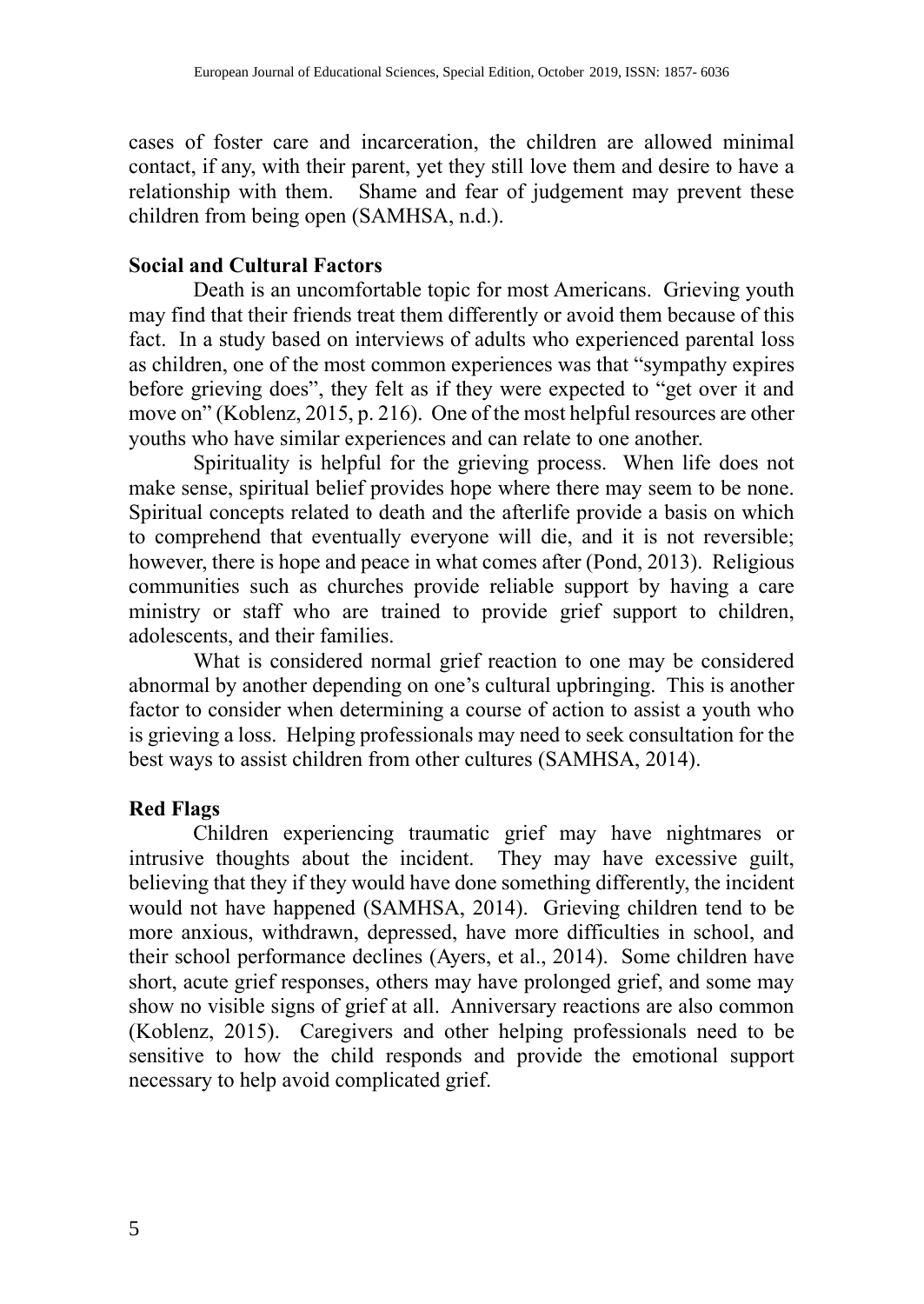#### **Effective Interventions**

The grieving process "is not linear, but cyclic, reappearing at different life events, developmental stages, or as the result of memory triggers" (Pond, 2013, p. 116). Part of the process is moving from the pain to focusing on living. While there are many counseling techniques and steps to processing grief, it is important to allow a child to help determine the course of their own grief therapy (Koblenz, 2015). Grief is a lifelong process and children need to learn how to adapt to life without their loved one. Part of the responsibility of caregivers and helping professionals is that of helping these children process their feelings of loss, remembering the one who has been lost, and embracing the opportunities ahead.

Individual and group therapies have been found effective for grieving adolescents. Therapy that focuses on social skills training and relaxation aid in reducing depressive symptoms. Motivational interviewing (MI) can be used to help an adolescent accept the reality of the loss and begin adapting to the changes in his identity and home-life because of the loss. When using MI, the counselor is empathic to the child's feelings and "rolls with the resistance" by reflecting feeling, validating his thoughts and concerns (Fineran, 2012, p. 372).

Creative or expressive therapy such as art, music, drama, and writing help a child express that which is difficult to say. Exercises such as unfinished sentences or writing a letter to the deceased/absent loved one help with closure and recognizing how life has changed. These techniques also help connect feelings, thoughts, and behaviors (Fineran, 2012). Scrapbooking, memory boxes, and other spiritual rituals help with maintaining memories. Counselors can foster and atmosphere of openness and understanding, while teaching healthy ways of expressing negative emotions. It is important to explain that feelings are neither good nor bad, but some responses to those feelings are unacceptable. Group therapy provides a safe place to express these emotions and feel a sense of normalcy through the universality of their experiences (Ayers, et al., 2014). Some children, and even some adults, find it difficult to pinpoint what they are feeling. Feeling faces can be used to help them learn about their own emotions and be able to better understand what others are feeling as well (SAMHSA, 2014).

Psychoeducation and Cognitive Behavioral Therapy (CBT) are useful for teaching coping skills, managing stress reactions, recognizing internal strengths, and identifying outside sources of support. Cognitive reframing and cognitive affect regulation are techniques that are useful for changing negative automatic thoughts and feelings. Asking questions pertaining to the event such as, "Could you have done anything to prevent it?" or "What do you think life will be like in the future?" to help identify any distorted thinking (SAMHSA, 2014, p. 37). Having the child talk about the loss facilitates the mourning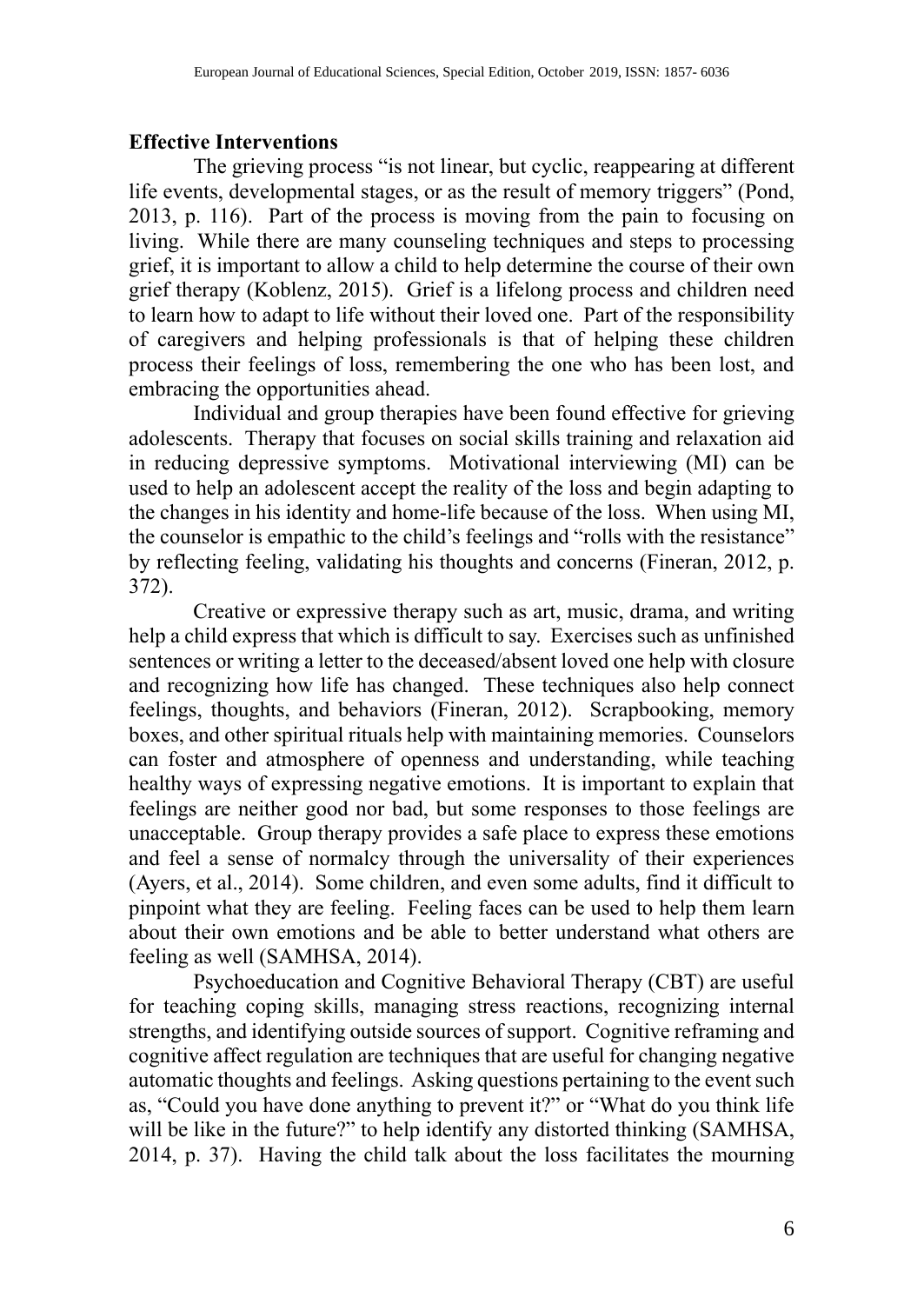process, allows for "addressing ambivalent feelings" about the person, and "preserves positive memories" (SAMHSA, 2014, pp. 42-43).

During adolescence, children are forming their identities and seeking independence. Death and loss hinders these processes, often making them feel as if they have lost any control. Psychoeducational groups help them to redefine who they are in the aftermath of the loss, and to become empowered (Fineran, 2012). Oftentimes adolescents will take on more responsibility than they can or should have to after a loss. This is in part due to having a caregiver who is also grieving. Part of empowering them is helping to recognize what is within their realm of control and what is not (Ayers, et al., 2014).

Sensitivity to cultural and spiritual background is imperative. Adolescents may experience a crisis of faith or spiritual growth, depending on how their loss is perceived. Counselors can be instrumental in the grief process by "creating a safe space for adolescents to make meaning out of loss and by drawing upon their spiritual worldviews… finding solace in the midst of their grief" (Muselman & Wiggins, 2012, p. 5).

Grieving children need to be able to identify the triggers for their grief and depression. Caregivers can help prepare them for anniversary reactions or other loss reminders. Counselors can provide techniques that are helpful during these challenging times so that they are easier to manage. Finally, these children and their families need to understand that their experiences during these times are to be expected and are normal, and that it is acceptable to feel as they do (SAMHSA, 2014).

# **Working with Caregivers, Teachers, Clinicians, or Other Helping Professionals**

Caregivers, teachers, clinicians, and other helping professionals play a significant role in helping a child through a time of grief. Collaboration is the key to being able to best help these children to successfully navigate their bereavement (SAMHSA, n.d.). Parents may need to attend counseling, grief support groups, and/or parenting classes to best learn to manage their own grief while helping their children.

Children need help learning how to cope with these several types of loss, and their caregivers have the most influence over how they manage their grief. However, oftentimes a child's caregiver is struggling to process his/her own grief. For this reason, some of the most effective interventions involve both the child and the caregiver.

It is important for caregivers to recognize that their grief may be very unlike that of the child's. Their relationship with the deceased/absent was different, their reaction to the loss is different, their ability to process the event is different. Children cannot be expected to grieve like the adults around them. Caregivers who are fostering or adopting need to recognize and adapt to any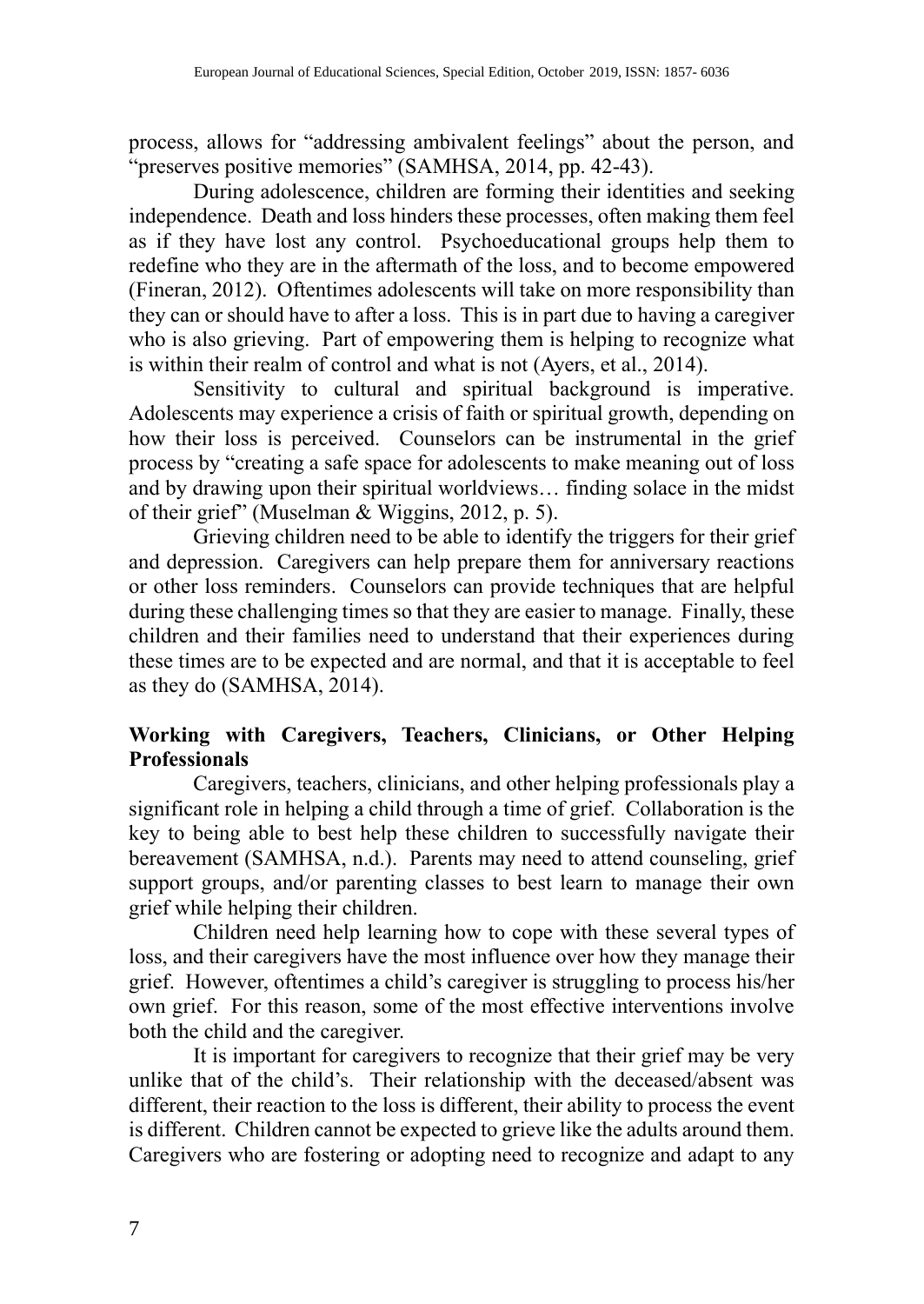cultural or spiritual differences (SAMHSA, 2014). Counselors and other helping professionals can help this process by teaching parents and caregivers how to recognize grief response in their children and about the children's cultural or spiritual background.

It is essential that parents/caregivers spend one-on-one time with their children, especially following the loss. Children who are given the time to spend with their caregivers in which they could talk openly about their feelings tend to have more positive outcomes than those who are not afforded this time (Koblenz, 2015). This reciprocal relationship is also beneficial to the caregiver's mental health (Ayers, et al., 2014). Counselors can help foster effective listening and communication skills between the children and their caregivers.

Caregivers are often the role models for how children express their grief. It is important that parents are honest with the youths. Studies reveal that in the case of suicide, children who were lied to about the circumstances of a death are at a greater risk of developing psychiatric symptoms (Kaplow, Howell, & Layne, 2014). Children will ask questions; they should be answered as honestly and at an age appropriate level. If their loss involves the loss of their parents, they should be informed as to whom will be caring for them.

Teachers, clinicians, and other helping professionals can aid caregivers in identifying needs and behaviors that may be of concern. They should be aware of the developmental stage of the child (Machajewsk & Kronk, 2013). Attending continuing educational classes ensures that the stay apprised of the best therapeutic techniques for childhood grief and attending to their families. Factors that foster the therapeutic process are the child's understanding of the need for help, the willingness to attend, the therapeutic alliance, and flexibility in therapy (Koblenz, 2015). They should have knowledge of community resources that would be beneficial for referrals. These professionals are also obligated to look for signs of abuse and report any suspected abuse to the proper authorities.

#### **Resources for Teachers and Other Educators**

Because schools are a crucial source of support for children, it is imperative that teachers have the skills and tools necessary to help develop or increase the resiliency of their students. Teachers who can recognize the signs of a student who is struggling to make sense of their loss are able to help reduce the effects of the traumatic experience and aid in their ability to develop a healthier response (Texas Education Agency, 2019). Several training programs have been developed to help educators understand how to intervene and foster resiliency in their students who have experienced trauma or grief.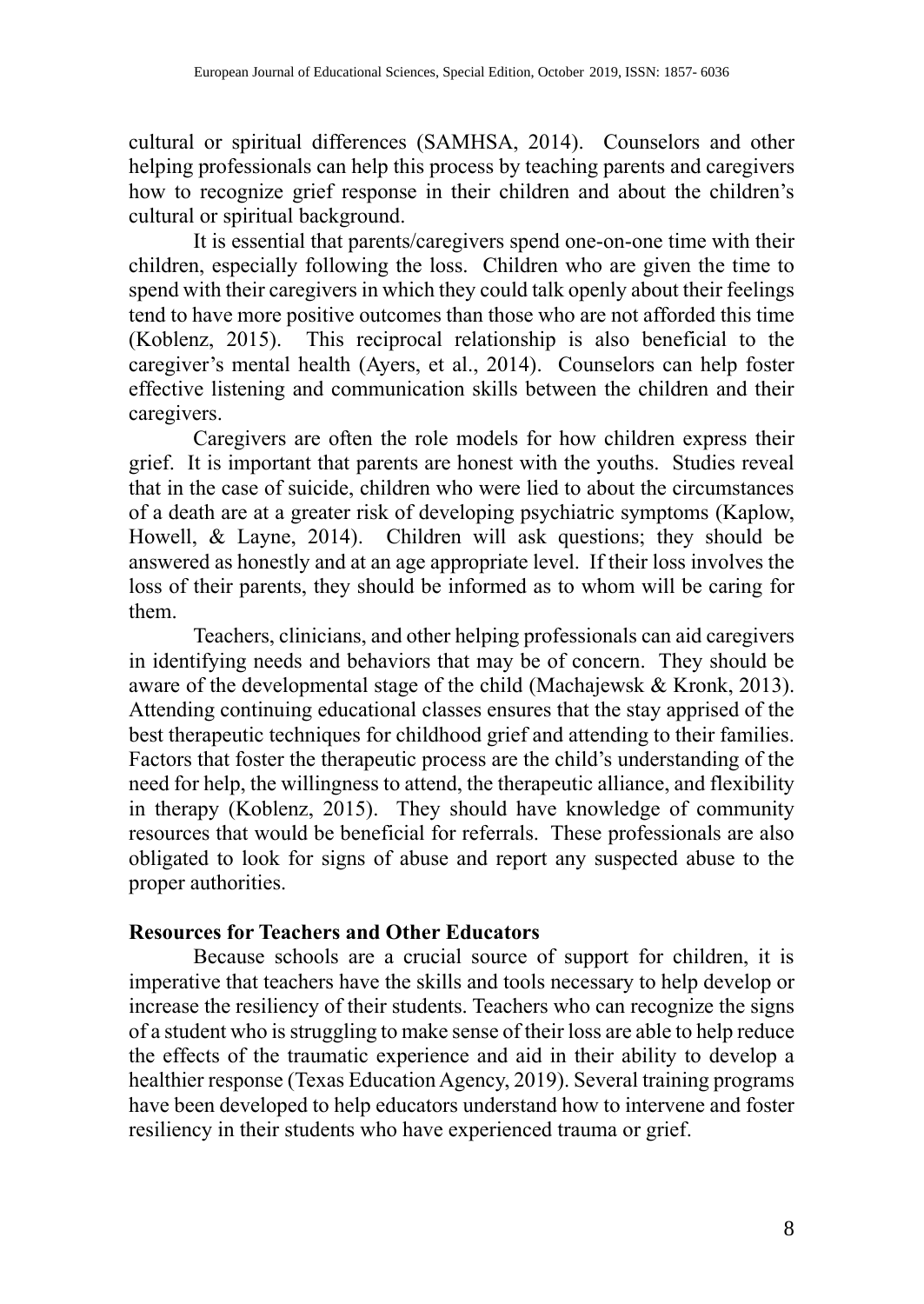The Cognitive-Behavioral Intervention for Trauma in Schools (CBITS) is a curriculum designed to help children who have experienced severe traumas, including abuse, natural disasters, and significant losses. It also focuses on the ethnic or cultural diversity of the student. UCLA Trauma-Grief curriculum provides psychoeducation, emotional awareness, identification of trauma or grief symptoms, coping skills development, and provides information for sources of support. The National Child Traumatic Stress Network has resources for educators, such as the Child Trauma Toolkit for Educators, designed to help them when working with these children and their families. These, along with many other resources, will help school staff and educators better understand the experience of grief and loss of their students. It will give them the ability mitigate the risk of developing an unhealthy response to their grief, which could result in further psychological diagnoses such as major depression, anxiety, or prolonged grief (Texas Education Agency, 2019).

All professionals should also be aware of secondary trauma and ensure that they take care of themselves to be able to care for these children and their families. Self-care is vital, especially when working with grief and loss. In the case of countertransference, helping professionals should either consult with colleagues or seek counseling for themselves (Fineran, 2012).

## **Ethics and Legal Issues**

Teachers, clinicians, and the other helping professionals must be aware of the proven interventions, but also know the ethical and legal concerns of working with parents and children. This section will explore some of the areas that must be considered when working with this population. Every helping professional must be aware of the specific codes of ethics for their profession and laws that govern them.

## **Informed Consent**

Informed consent provides the client with information concerning the types of service, goals, risks, limitations of services, the professional's credentials, and in counseling, the therapeutic approach. For those who are unable to consent, this information is still provided; however, a parent or legal guardian must give written consent for treatment. Furthermore, the information is to be "developmentally and culturally appropriate" (ACA Counseling Association, 2014, §A.2.c.).

Professionals must consider who is authorized to consent to any medical or psychological treatment of a child. These persons may include parents, grandparents, adult siblings, adult aunts or uncles, a court, a peace officer, or an adult who is "responsible for the actual care, control, and possession of a child under the jurisdiction of a juvenile court or committed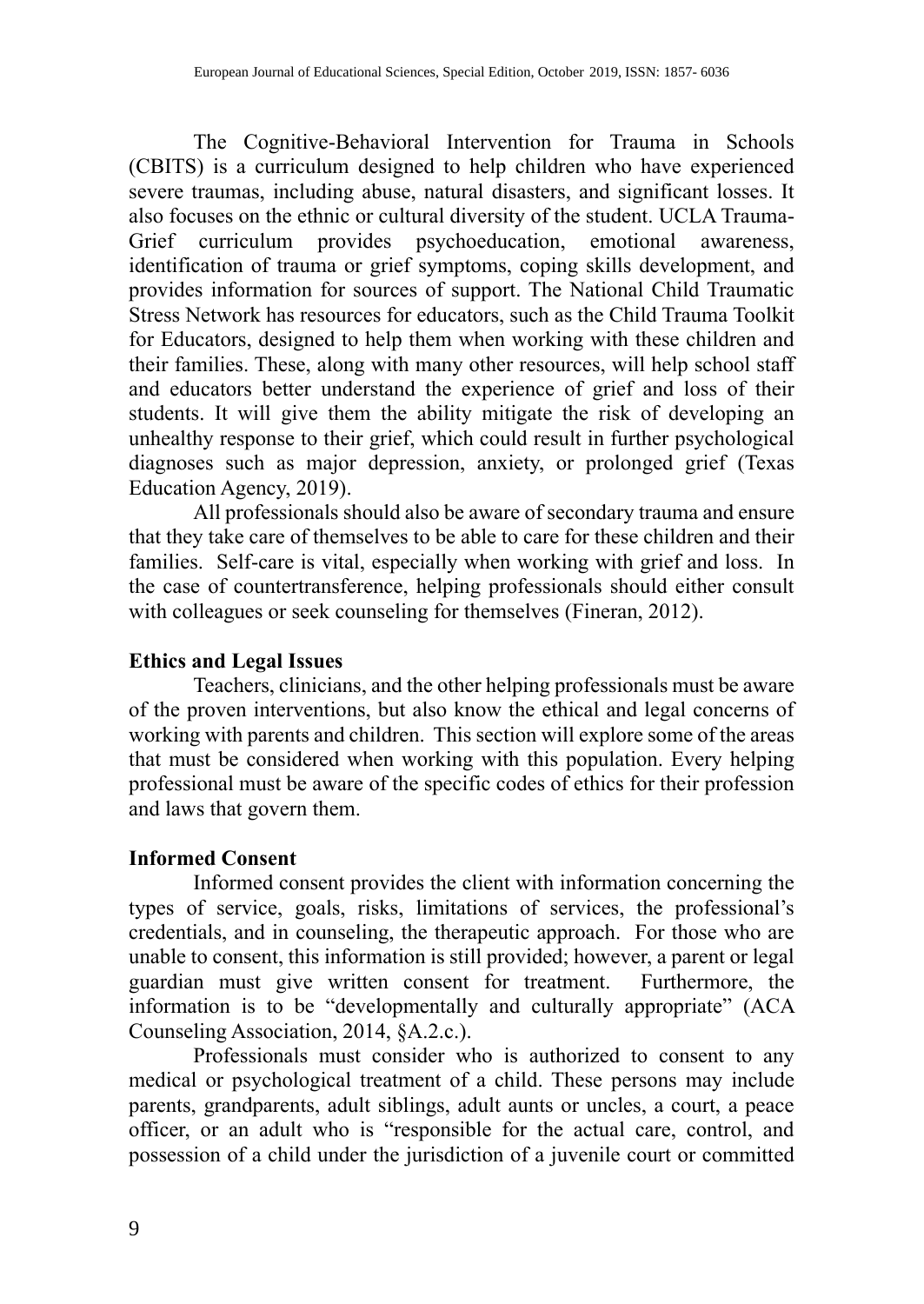by a juvenile court to the care of an agency of the state or country" (Texas State Legislature, 2013, Title 2, Subtitle A, Chapter 32, Subchapter A, Section 32.001). There are some things the child may consent to themselves without an adult. For example, in Texas a child may consent to counseling for suicide prevention, chemical addiction or dependency, or for sexual, physical or emotional abuse (Texas State Legislature, 2013). In these instances, it is imperative for professionals to know when it is appropriate and legal to break confidentiality and advise the child's guardian of the treatment. Sometimes obtaining other legal documents, such as guardianship or divorce decrees, which designate to whom a child's information may be shared, is also necessary.

Informed consent may include the necessity to obtain written permission to share information with other professionals. It is beneficial to the child and his family when helping professionals work together. School counselors are responsible for addressing multiple concerns for their students, including their academic progress, career potentials, and their various emotional needs. While they do not provide a diagnosis to the students, they must be aware of how any emotional disturbances will affect their academic success. For the best results, they coordinate with the entire education team to provide students with the necessary support services (American School Counselor Association, 2016, § A.1).

## **Confidentiality and Other Considerations**

Confidentiality of the child and his family is also important. Helping professionals, such as school counselors, are required to ensure their students understand the limits of confidentiality. When it is not possible to obtain informed consent from the student, the counselor may act on behalf of the student in the best interest of the student. According to the National Education Association (NEA), teachers are expected to make a "reasonable effort to protect the student from conditions harmful to learning or to health and safety" (2018, p. 437). School counselors must maintain the student's confidentiality unless otherwise legally required or if there is enough reason to believe the student is at risk of "serious and foreseeable harm". (American School Counselor Association, 2016). In these instances, the counselor may break confidentiality and advise the child's guardian of the treatment.

Parents or guardians should be aware of the types of treatment and the associated charges incurred. This should be provided in their native language and in a way that is easily understood. When a child is being treated as part of a court order or custody agreement, the counselor must have a current copy of the agreement or court order as part of the client's record. Counselors are required to report all instances of abuse or neglect of minors (Texas DHSH, 2015).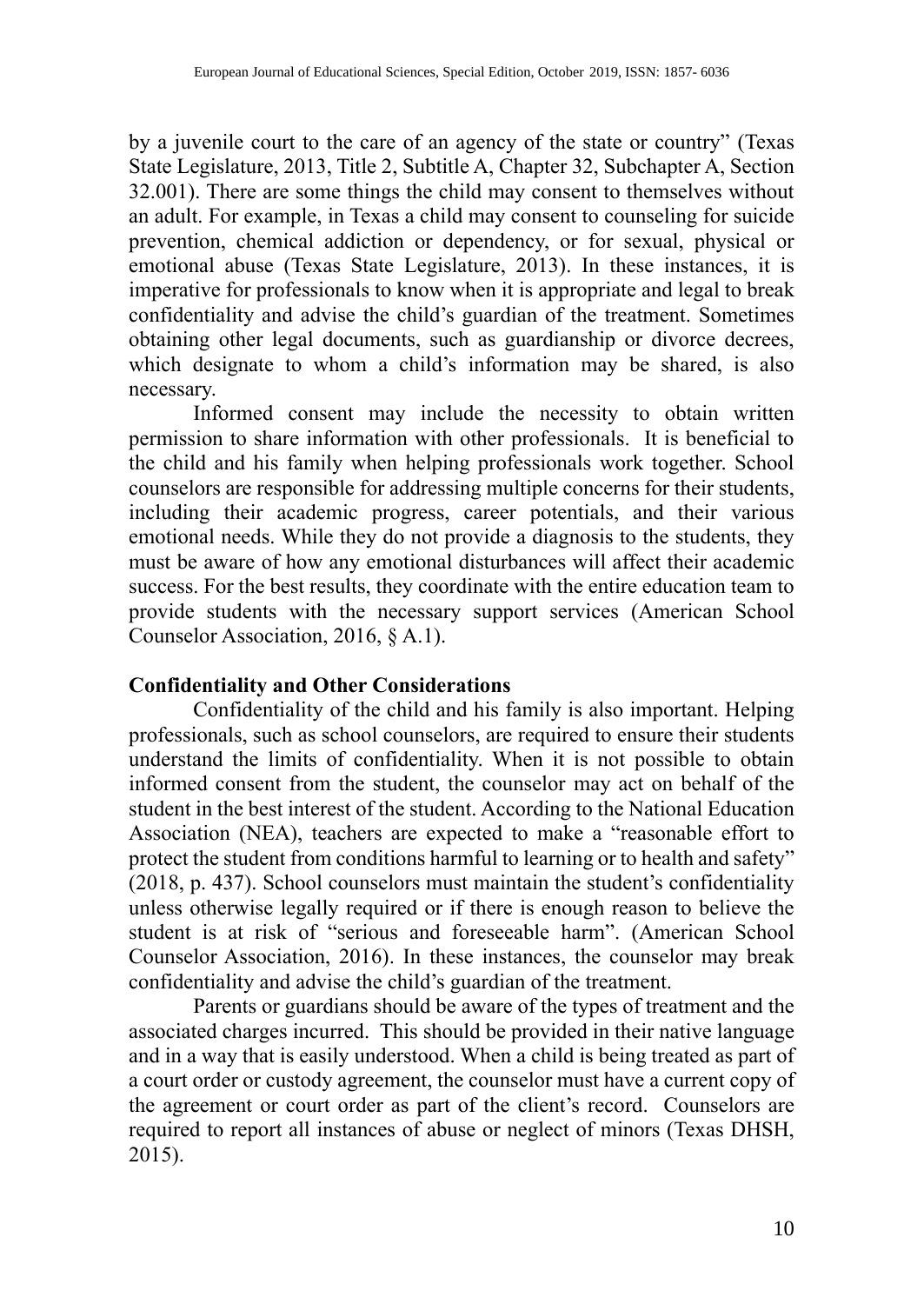# **Conclusion:**

Millions of children experience grief and loss each year. Grief, when not managed in a healthy manner, can become complicated and prolonged. Caregivers are often affected by grief at the same time, so it may be necessary for these children and their families to seek outside sources for assistance in adjusting to life after loss. Counselors and other helping professionals must stay apprised of effective therapeutic techniques, community resources, and the ethical and legal considerations for treating minors and their caregivers. Teachers, once aware of a grief/loss incident, are responsible for attending to and fostering the well-being of their students to the best of their ability. This includes paying attention to the signs and symptoms of grief and loss, making the necessary accommodations to their learning, conferences with the child's caregivers, and helping to ensure that the child's experience in the classroom is as normal as possible and a safe place for him.

# **References**:

- 1. ACA Counseling Association. (2014). 2014 ACA Code of Ethics. Retrieved from http://www.counseling.org
- 2. American School Counselor Association. (2016). ASCA ethical tandards for school counselors. Retrieved from American School Counselor Association: https://www.schoolcounselor.org/asca/media/asca/Ethics/EthicalStan dards2016.pdf
- 3. Ayers, T. S., Wolchik, S. A., Sandler, I. N., Twohey, J. L., Weye, J. L., Padgett-Jones, S., . . . Kriege, G. (2014). The family bereavement program: Description of a theory-based prevention program for parentally-bereaved children and adolescents. OMEGA - Journal of Death and Dying, 68(4), 293-314. doi:http://dx.doi.org.ezproxy.liberty.edu/10.2190%2FOM.68.4.a
- 4. Cerniglia, L., Cimino, S., Ballarotto, G., & Monniello, G. (2014). Parental loss during childhood and outcomes on adolescents' psychological profiles: a longitudinal study. Current Psychology,  $33(4)$ ,  $545+$ . Retrieved from http://go.galegroup.com.ezproxy.liberty.edu/ps/i.do?p=ITOF&u=vic\_ liberty&id=GALE|A390728514&v=2.1&it=r&sid=summon&authCo  $nnt=1$
- 5. Fineran, K. R. (2012). Helping foster and adopted children to grieve the loss of birthparents. The Family Journal, 20(4), 369-375. doi:http://dx.doi.org.ezproxy.liberty.edu/10.1177%2F106648071245 1230
- 6. Fletcher, J., Mailick, M., Song, J., & Wolfe, B. (2013). A sibling death in the family: Common and consequential. Demography, 50(3), 803-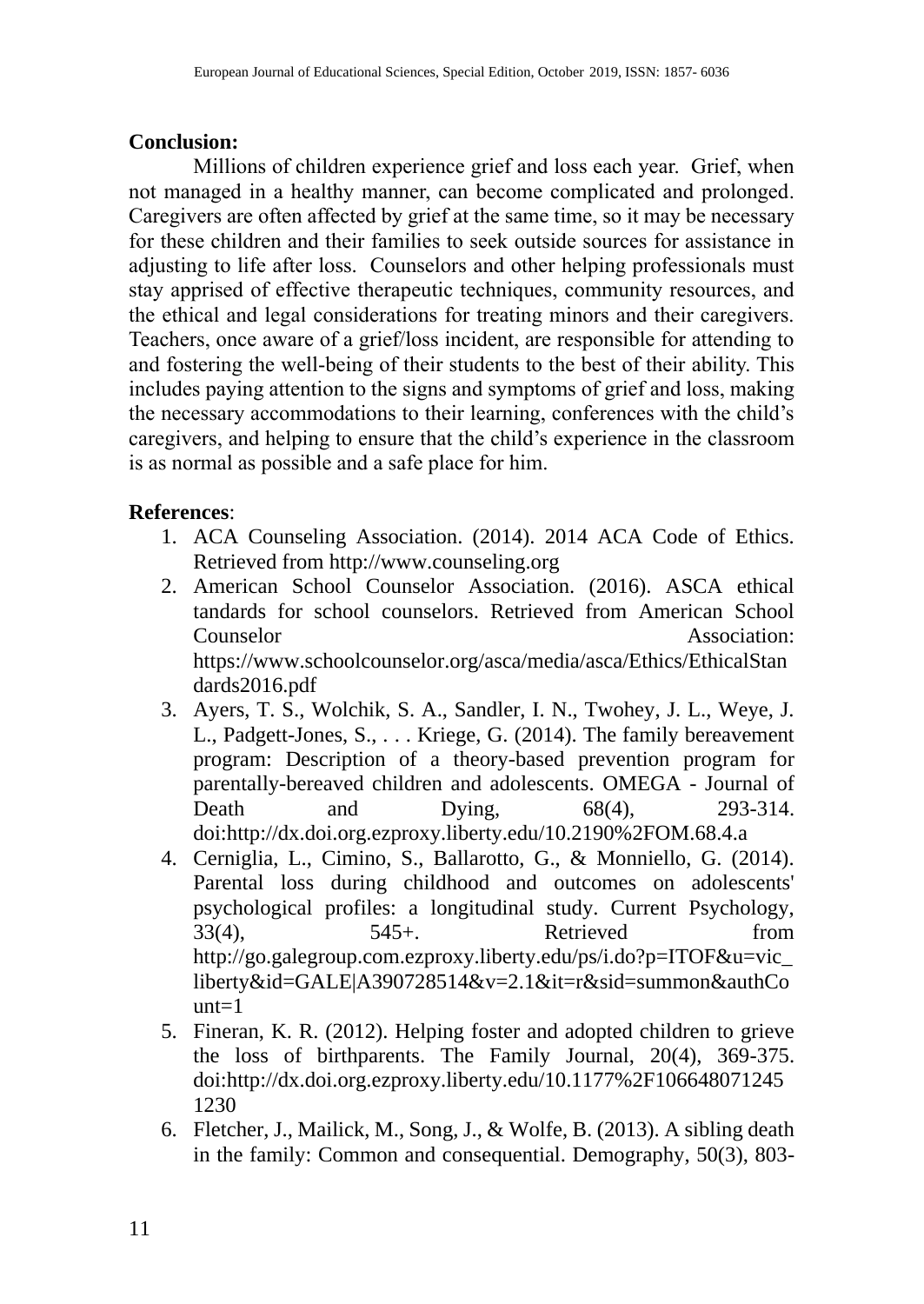826. doi:http://dx.doi.org.ezproxy.liberty.edu/10.1007/s13524-012- 0162-4

- 7. Kaplow, J. B., Howell, K. H., & Layne, C. M. (2014). Do circumstances of the death matter? Identifying socioenvironmental risks for grief-related psychopathology in bereaved youth. Journal of Traumatic Stress, 42-49. doi:10.1002/jts.21877
- 8. Koblenz, J. (2015). Growing from grief. OMEGA Journal of Death<br>and Dying 73(3), 203-230. and Dying , 73(3), 203-230. doi:http://dx.doi.org.ezproxy.liberty.edu/10.1177%2F003022281557 6123
- 9. LaFreniere, L., & Cain, A. (2015). Peer interactions of parentally bereaved children and adolescents. OMEGA - Journal of Death and Dying, 22(2), 91-118. doi:http://dx.doi.org.ezproxy.liberty.edu/10.1177%2F003022281557 4829
- 10. Machajewsk, V., & Kronk, R. (2013). Childhood grief related to the death of a sibling. The Journal for Nurse Practitioners, 9(7), 443-448. doi:http://dx.doi.org.ezproxy.liberty.edu/10.1016/j.nurpra.2013.03.02  $\Omega$
- 11. Muselman, D. M., & Wiggins, M. I. (2012). Spirituality and loss: approaches for counseling grieving adolescents. Counseling and Values,  $57(2)$ ,  $229+$ . Retrieved from http://go.galegroup.com.ezproxy.liberty.edu/ps/i.do?p=ITOF&u=vic\_ liberty&id=GALE|A306753181&v=2.1&it=r&sid=summon&authCo  $unt=1#$
- 12. National Education Association. (2018). Code of ethics of the education profession. Retrieved from NEA Handbook: http://www.nea.org/assets/docs/Code\_of\_Ethics\_NEA\_Handbook\_20 18.pdf
- 13. Pond, S. K. (2013). Childhood grief and the church's response. Journal<br>Of Research On Christian Education, 22(2). 113-138. Of Research On Christian Education, 22(2), 113-138. doi:10.1080/10656219.2013.808980
- 14. SAMHSA. (2014). The Courage to Remember: Childhood Traumatic Grief Curriculum Gude. Rockville, MD: SAMHSA, Center for Mental Health Services.
- 15. SAMHSA. (n.d.). Tips for talking with and helping children and youth cope after a disaster or traumatic event: A guide for parents, caregivers and teachers. Retrieved from SAMHSA.gov: https://store.samhsa.gov/shin/content/SMA12-4732/SMA12-4732.pdf
- 16. Texas DHSH. (2015). Code of Ethics. Retrieved from Texas State Board of Examiners of Professional Counselors - Rules and Regulations: